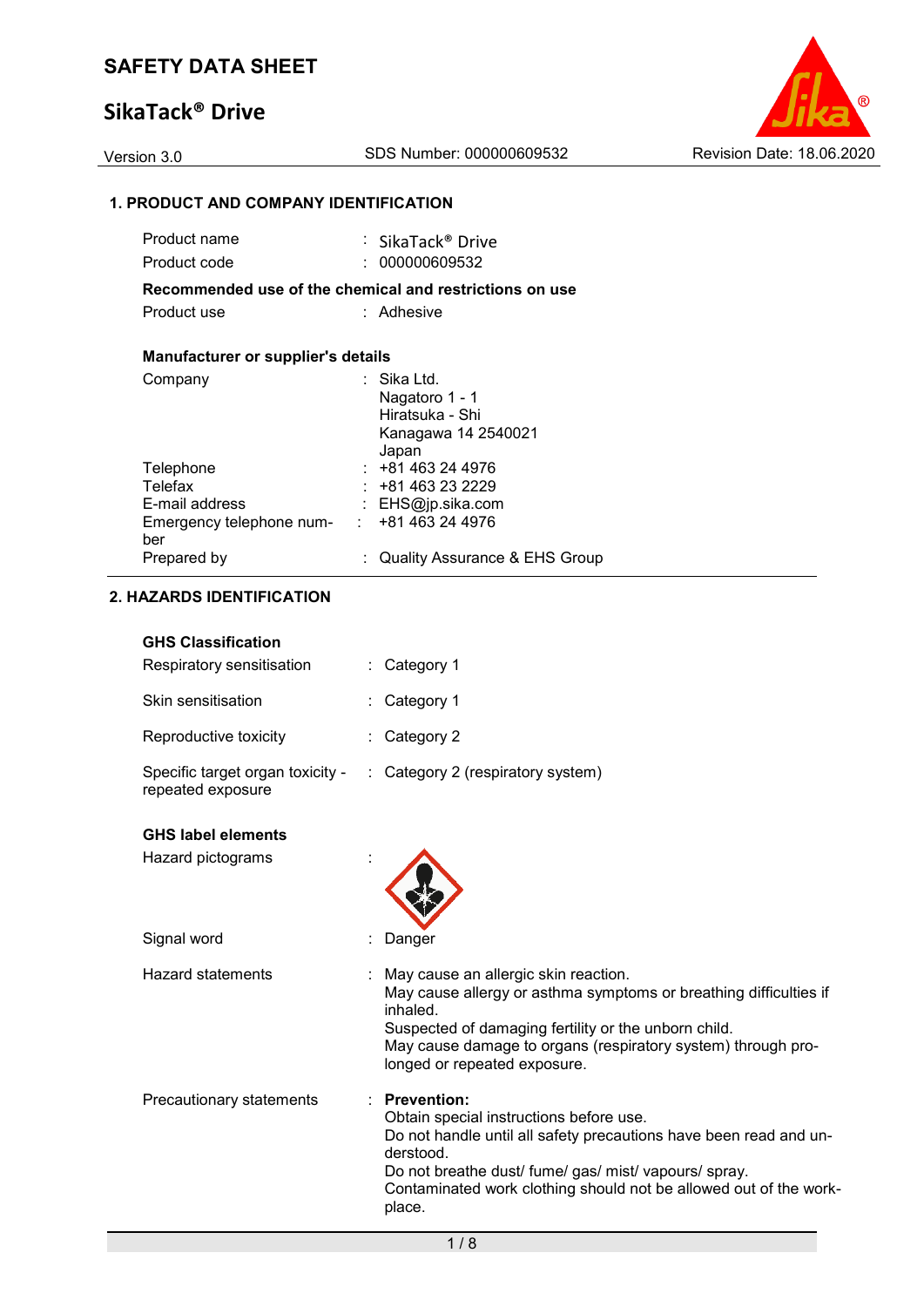# **SikaTack® Drive**

| Version 3.0 | SDS Number: 000000609532                                                                                                                                                                                                                                                                                                                                                                                                                                                                                                                                                                                                        | Revision Date: 18.06.2020 |
|-------------|---------------------------------------------------------------------------------------------------------------------------------------------------------------------------------------------------------------------------------------------------------------------------------------------------------------------------------------------------------------------------------------------------------------------------------------------------------------------------------------------------------------------------------------------------------------------------------------------------------------------------------|---------------------------|
|             | Wear protective gloves/ protective clothing/ eye protection/ face<br>protection.<br>Wear respiratory protection.<br><b>Response:</b><br>IF ON SKIN: Wash with plenty of water.<br>IF INHALED: Remove person to fresh air and keep comfortable for<br>breathing. Call a POISON CENTER/ doctor if you feel unwell.<br>IF exposed or concerned: Get medical advice/ attention.<br>If skin irritation or rash occurs: Get medical advice/attention.<br>Take off contaminated clothing and wash it before reuse.<br>Storage:<br>Store locked up.<br>Disposal:<br>Dispose of contents/ container to an approved waste disposal plant. |                           |

 $^{\circ}$ 

# **Other hazards which do not result in classification**

None known.

### **3. COMPOSITION/INFORMATION ON INGREDIENTS**

### **Hazardous components**

| l Chemical name                     | CAS-No.        | Concentration (%) | ENCS/ISHL<br>number |
|-------------------------------------|----------------|-------------------|---------------------|
| Carbon black                        | 1333-86-4      | $>= 20 - 30$      |                     |
| bis(2-ethylhexyl) adipate           | $103 - 23 - 1$ | $>= 10 - 520$     | 2-861, 2-879        |
| 4,4'-methylenediphenyl diisocyanate | 101-68-8       | 1.2               | 4-118               |

### **4. FIRST AID MEASURES**

| General advice              | : Move out of dangerous area.<br>Consult a physician.                                                      |
|-----------------------------|------------------------------------------------------------------------------------------------------------|
|                             | Show this safety data sheet to the doctor in attendance.                                                   |
| If inhaled                  | : Move to fresh air.                                                                                       |
|                             | Consult a physician after significant exposure.                                                            |
| In case of skin contact     | : Take off contaminated clothing and shoes immediately.                                                    |
|                             | Wash off with soap and plenty of water.                                                                    |
|                             | If symptoms persist, call a physician.                                                                     |
| In case of eye contact      | : Remove contact lenses.                                                                                   |
|                             | Keep eye wide open while rinsing.                                                                          |
|                             | If eye irritation persists, consult a specialist.                                                          |
| If swallowed                | : Clean mouth with water and drink afterwards plenty of water.<br>Do not give milk or alcoholic beverages. |
|                             | Never give anything by mouth to an unconscious person.<br>Obtain medical attention.                        |
| Most important symptoms     | : sensitising effects                                                                                      |
| and effects, both acute and | Asthmatic appearance                                                                                       |
| delayed                     | Allergic reactions                                                                                         |
|                             | See Section 11 for more detailed information on health effects<br>and symptoms.                            |
|                             | May cause an allergic skin reaction.                                                                       |
|                             | May cause allergy or asthma symptoms or breathing difficul-<br>ties if inhaled.                            |
|                             |                                                                                                            |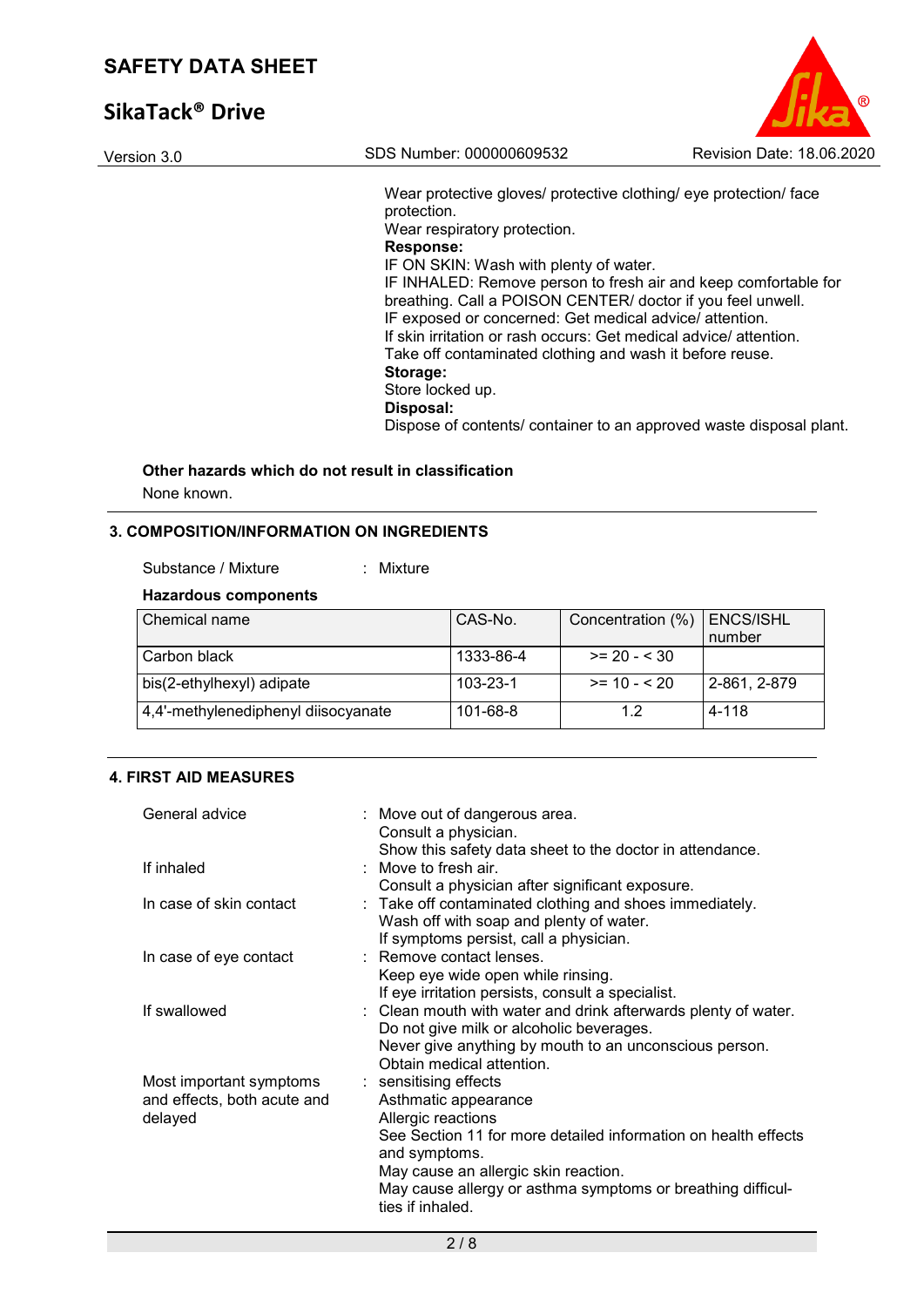# **SikaTack® Drive**

|                           | .R |
|---------------------------|----|
| Revision Date: 18.06.2020 |    |

| Version 3.0                                      | SDS Number: 000000609532                                                                                                                                  | Revision Date: 18.06.2020 |
|--------------------------------------------------|-----------------------------------------------------------------------------------------------------------------------------------------------------------|---------------------------|
| Notes to physician                               | Suspected of damaging fertility or the unborn child.<br>May cause damage to organs through prolonged or repeated<br>exposure.<br>: Treat symptomatically. |                           |
| <b>5. FIREFIGHTING MEASURES</b>                  |                                                                                                                                                           |                           |
| Suitable extinguishing media                     | : Use extinguishing measures that are appropriate to local cir-<br>cumstances and the surrounding environment.                                            |                           |
| Hazardous combustion prod-<br>ucts               | : No hazardous combustion products are known                                                                                                              |                           |
| Specific extinguishing meth-<br>ods              | : Standard procedure for chemical fires.                                                                                                                  |                           |
| Special protective equipment<br>for firefighters | : In the event of fire, wear self-contained breathing apparatus.                                                                                          |                           |
|                                                  |                                                                                                                                                           |                           |

### **6. ACCIDENTAL RELEASE MEASURES**

| Personal precautions, protec-<br>tive equipment and emer-<br>gency procedures | : Use personal protective equipment.<br>Deny access to unprotected persons.                                                                                      |
|-------------------------------------------------------------------------------|------------------------------------------------------------------------------------------------------------------------------------------------------------------|
| Environmental precautions                                                     | : Do not flush into surface water or sanitary sewer system.<br>If the product contaminates rivers and lakes or drains inform<br>respective authorities.          |
| Methods and materials for<br>containment and cleaning up                      | : Soak up with inert absorbent material (e.g. sand, silica gel,<br>acid binder, universal binder, sawdust).<br>Keep in suitable, closed containers for disposal. |

### **7. HANDLING AND STORAGE**

| <b>Handling</b><br>Advice on protection against<br>fire and explosion | : Normal measures for preventive fire protection.                                                                                                                                                                                                                                                                                                                                                                                                                                                                                                                                         |
|-----------------------------------------------------------------------|-------------------------------------------------------------------------------------------------------------------------------------------------------------------------------------------------------------------------------------------------------------------------------------------------------------------------------------------------------------------------------------------------------------------------------------------------------------------------------------------------------------------------------------------------------------------------------------------|
| Advice on safe handling                                               | : Do not breathe vapours or spray mist.<br>Avoid exceeding the given occupational exposure limits (see sec-<br>tion $8$ ).<br>Do not get in eyes, on skin, or on clothing.<br>For personal protection see section 8.<br>Persons with a history of skin sensitisation problems or asthma,<br>allergies, chronic or recurrent respiratory disease should not be<br>employed in any process in which this mixture is being used.<br>Smoking, eating and drinking should be prohibited in the applica-<br>tion area.<br>Follow standard hygiene measures when handling chemical prod-<br>ucts |
| Avoidance of contact<br>Hygiene measures                              | $\therefore$ No data available<br>: Handle in accordance with good industrial hygiene and safety prac-<br>tice.<br>When using do not eat or drink.<br>When using do not smoke.<br>Wash hands before breaks and at the end of workday.                                                                                                                                                                                                                                                                                                                                                     |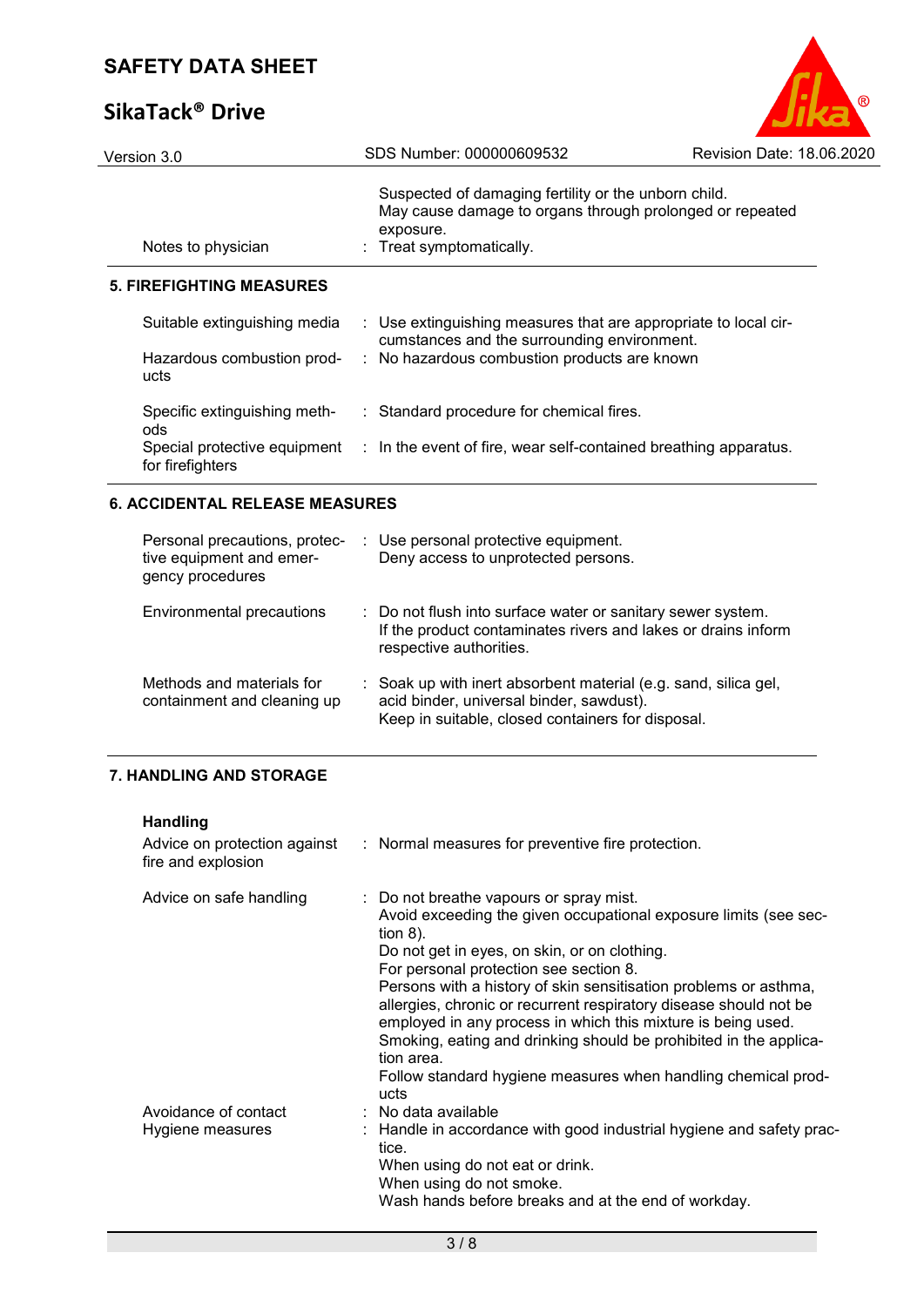# **SikaTack® Drive**



Version 3.0 SDS Number: 000000609532 Revision Date: 18.06.2020

### **Storage**

Conditions for safe storage : Store in original container. Keep container tightly closed in a dry and well-ventilated place. Observe label precautions. Store in accordance with local regulations.

### **8. EXPOSURE CONTROLS/PERSONAL PROTECTION**

| Threshold limit value and permissible exposure limits for each component in the work en- |  |
|------------------------------------------------------------------------------------------|--|
| vironment                                                                                |  |

| Components                    | CAS-No.                                                           | Value type<br>(Form of<br>exposure) | Control parame-<br>ters / Permissible<br>concentration | <b>Basis</b> |
|-------------------------------|-------------------------------------------------------------------|-------------------------------------|--------------------------------------------------------|--------------|
|                               |                                                                   |                                     |                                                        |              |
| 4,4'-methylenediphenyl diiso- | 101-68-8                                                          | OEL-M                               | $0.05$ mg/m $3$                                        | JP OEL       |
| cvanate                       |                                                                   |                                     |                                                        | <b>JSOH</b>  |
|                               | Further information: Airway sensitizing agent; Group 1 substances |                                     |                                                        |              |
|                               | which induce allergic reactions in humans                         |                                     |                                                        |              |
|                               |                                                                   | <b>TWA</b>                          | $0.005$ ppm                                            | <b>ACGIH</b> |

### **Personal protective equipment**

| Respiratory protection   | : Use respiratory protection unless adequate local exhaust ventila-<br>tion is provided or exposure assessment demonstrates that expo-<br>sures are within recommended exposure guidelines.<br>The filter class for the respirator must be suitable for the maximum<br>expected contaminant concentration<br>(gas/vapour/aerosol/particulates) that may arise when handling the<br>product. If this concentration is exceeded, self-contained breathing<br>apparatus must be used. |
|--------------------------|------------------------------------------------------------------------------------------------------------------------------------------------------------------------------------------------------------------------------------------------------------------------------------------------------------------------------------------------------------------------------------------------------------------------------------------------------------------------------------|
| Hand protection          | : Chemical-resistant, impervious gloves complying with an approved<br>standard should be worn at all times when handling chemical<br>products if a risk assessment indicates this is necessary.                                                                                                                                                                                                                                                                                    |
| Eye protection           | : Safety eyewear complying with an approved standard should be<br>used when a risk assessment indicates this is necessary.                                                                                                                                                                                                                                                                                                                                                         |
| Skin and body protection | : Choose body protection in relation to its type, to the concentration<br>and amount of dangerous substances, and to the specific work-<br>place.                                                                                                                                                                                                                                                                                                                                  |

### **9. PHYSICAL AND CHEMICAL PROPERTIES**

| Appearance                              | paste                                             |
|-----------------------------------------|---------------------------------------------------|
| Colour                                  | $:$ black                                         |
| Odour                                   | : characteristic                                  |
| Odour Threshold                         | $:$ No data available                             |
| рH                                      | Not applicable<br>t.                              |
| Melting point/range / Freezing<br>point | : No data available                               |
| Boiling point/boiling range             | $:$ No data available                             |
| Flash point                             | : ca. 140 °C (284 °F), Method: Cleveland open cup |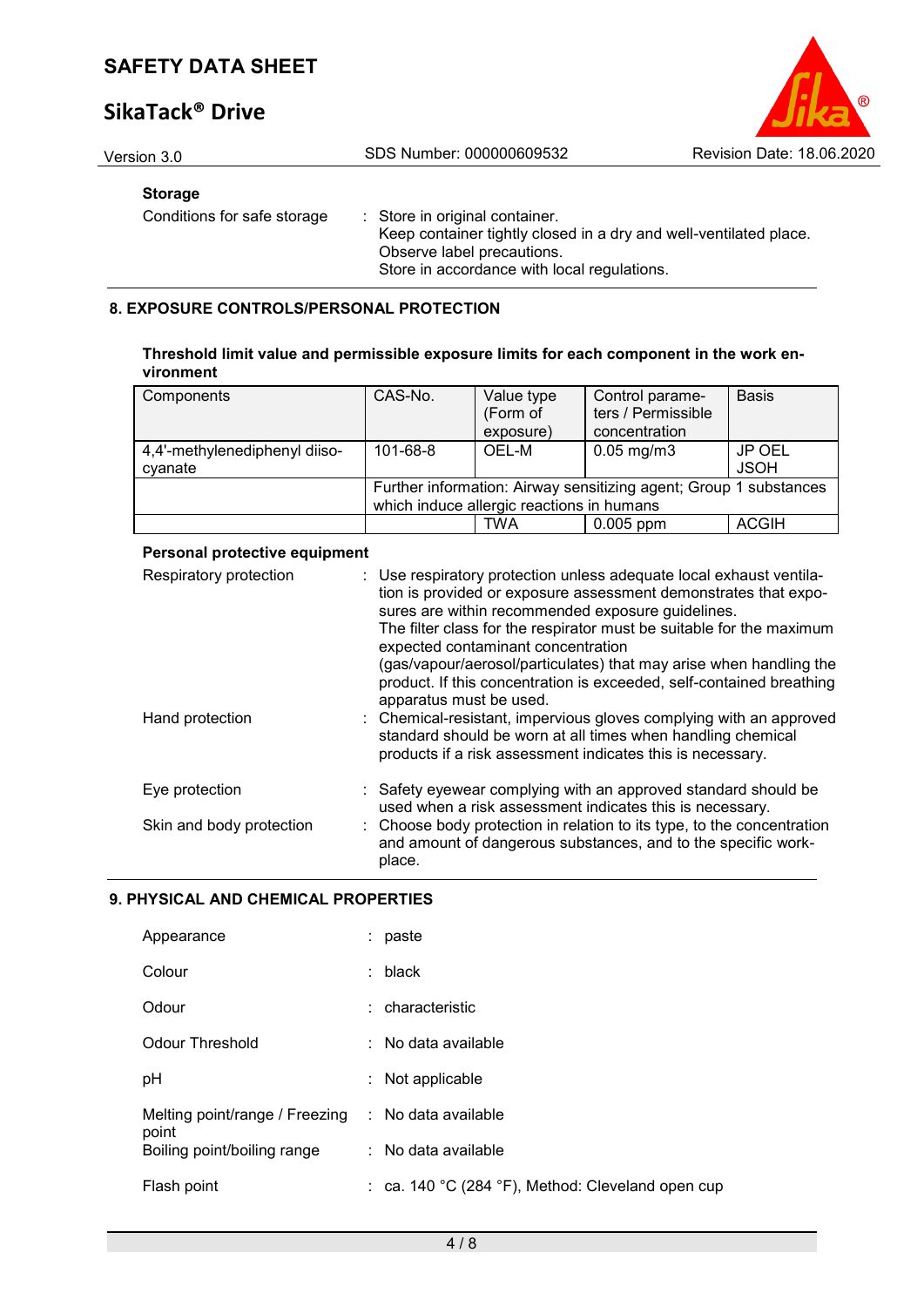# **SikaTack® Drive**



| Version 3.0                                | SDS Number: 000000609532         | Revision Date: 18.06.2020 |
|--------------------------------------------|----------------------------------|---------------------------|
| Evaporation rate                           | : No data available              |                           |
| Flammability                               | No data available<br>÷           |                           |
| Upper explosion limit                      | No data available                |                           |
| Lower explosion limit                      | No data available                |                           |
| Vapour pressure                            | $: 0.01$ hPa (0.01 mmHg)         |                           |
| Relative vapour density                    | : No data available              |                           |
| Density                                    | : ca. 1.23 g/cm3 (23 °C (73 °F)) |                           |
| Solubility(ies)<br>Water solubility        | : insoluble                      |                           |
| Partition coefficient: n-                  | No data available                |                           |
| octanol/water<br>Auto-ignition temperature | No data available                |                           |
| Decomposition temperature                  | : No data available              |                           |
| Viscosity<br>Viscosity, dynamic            | : No data available              |                           |
| Viscosity, kinematic                       | : > 20.5 mm2/s (40 °C)           |                           |
| <b>Explosive properties</b>                | No data available                |                           |
| Molecular weight                           | No data available                |                           |
|                                            |                                  |                           |

### **10. STABILITY AND REACTIVITY**

| Reactivity<br>Chemical stability<br>Possibility of hazardous reac-<br>tions          | : No dangerous reaction known under conditions of normal use.<br>: The product is chemically stable.<br>: No hazards to be specially mentioned. |
|--------------------------------------------------------------------------------------|-------------------------------------------------------------------------------------------------------------------------------------------------|
| Conditions to avoid<br>Incompatible materials<br>Hazardous decomposition<br>products | $\therefore$ No data available<br>$\therefore$ No data available<br>: No decomposition if stored and applied as directed.                       |

### **11. TOXICOLOGICAL INFORMATION**

### **Acute toxicity**

Not classified based on available information.

### **Components:**

| <b>Carbon black:</b><br>Acute oral toxicity | : LD50 Oral (Rat): $> 8,000$ mg/kg |
|---------------------------------------------|------------------------------------|
| bis(2-ethylhexyl) adipate:                  |                                    |
| Acute oral toxicity                         | : LD50 Oral (Rat): $> 5,000$ mg/kg |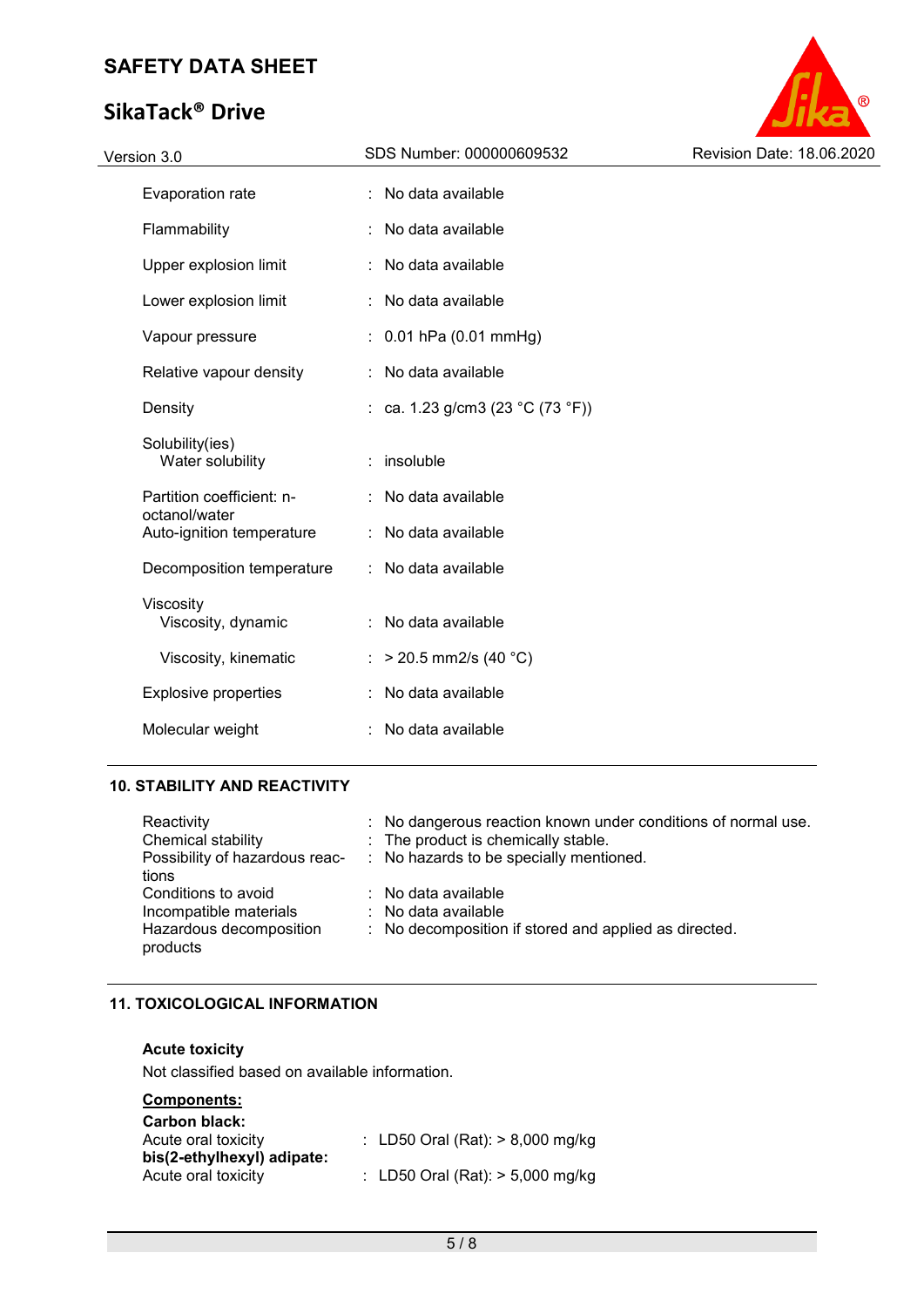# **SikaTack® Drive**

| Version 3.0                                                                          | SDS Number: 000000609532                                                                         | Revision Date: 18.06.2020 |  |  |  |
|--------------------------------------------------------------------------------------|--------------------------------------------------------------------------------------------------|---------------------------|--|--|--|
| Acute inhalation toxicity                                                            | : LC50 (Rat): $> 5.7$ mg/l<br>Exposure time: 4 h<br>Test atmosphere: dust/mist                   |                           |  |  |  |
| 4,4'-methylenediphenyl diisocyanate:<br>Acute inhalation toxicity                    | : Acute toxicity estimate: 1.5 mg/l<br>Test atmosphere: dust/mist, Method: Expert judgement      |                           |  |  |  |
| <b>Skin corrosion/irritation</b>                                                     |                                                                                                  |                           |  |  |  |
| Not classified based on available information.                                       |                                                                                                  |                           |  |  |  |
| Serious eye damage/eye irritation                                                    |                                                                                                  |                           |  |  |  |
| Not classified based on available information.                                       |                                                                                                  |                           |  |  |  |
| Respiratory or skin sensitisation                                                    |                                                                                                  |                           |  |  |  |
| Skin sensitisation: May cause an allergic skin reaction.<br>haled.                   | Respiratory sensitisation: May cause allergy or asthma symptoms or breathing difficulties if in- |                           |  |  |  |
| <b>Germ cell mutagenicity</b><br>Not classified based on available information.      |                                                                                                  |                           |  |  |  |
| Carcinogenicity                                                                      | Not classified based on available information.                                                   |                           |  |  |  |
| <b>Reproductive toxicity</b>                                                         | Suspected of damaging fertility or the unborn child.                                             |                           |  |  |  |
| <b>STOT - single exposure</b>                                                        | Not classified based on available information.                                                   |                           |  |  |  |
| <b>STOT - repeated exposure</b>                                                      | May cause damage to organs (respiratory system) through prolonged or repeated exposure.          |                           |  |  |  |
| <b>Aspiration toxicity</b>                                                           | Not classified based on available information.                                                   |                           |  |  |  |
| <b>12. ECOLOGICAL INFORMATION</b>                                                    |                                                                                                  |                           |  |  |  |
| <b>Ecotoxicity</b>                                                                   |                                                                                                  |                           |  |  |  |
| <b>Components:</b><br><b>Carbon black:</b><br>Toxicity to fish                       | : LC50 (Brachydanio rerio (zebrafish)): > 1,000 mg/l<br>Exposure time: 96 h                      |                           |  |  |  |
| bis(2-ethylhexyl) adipate:<br>Toxicity to daphnia and other<br>aquatic invertebrates | : EC50 (Daphnia magna (Water flea)): > 500 mg/l<br>Exposure time: 48 h                           |                           |  |  |  |
| Toxicity to algae                                                                    | : EC50 (Scenedesmus quadricauda (Green algae)): > 500 mg/l<br>Exposure time: 72 h                |                           |  |  |  |

O

## **Persistence and degradability**

No data available

# **Bioaccumulative potential**

No data available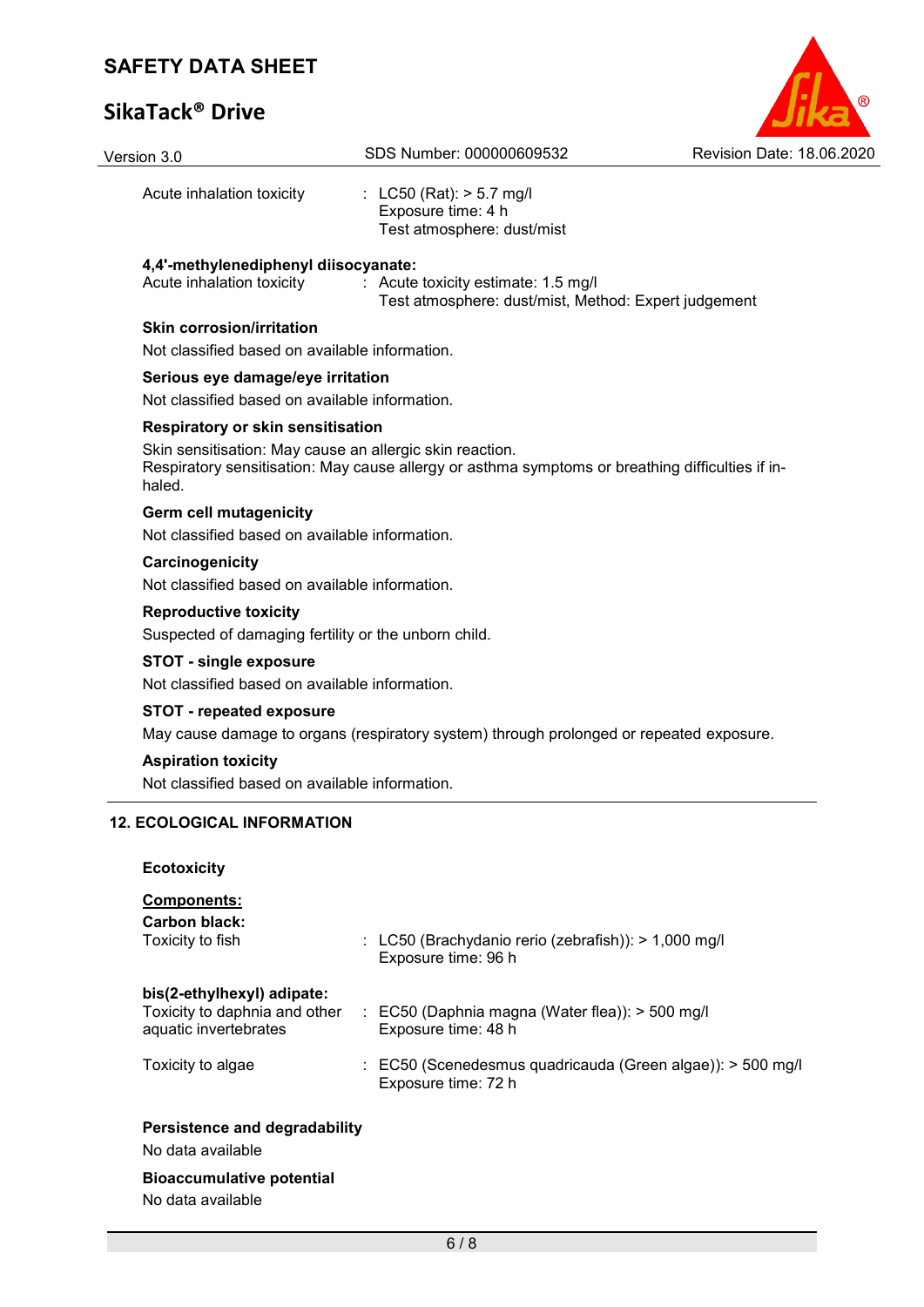# **SikaTack® Drive**

| (R)                       |
|---------------------------|
| Revision Date: 18.06.2020 |

Version 3.0 SDS Number: 000000609532

| <b>Mobility in soil</b><br>No data available              |                                                           |
|-----------------------------------------------------------|-----------------------------------------------------------|
| Hazardous to the ozone layer<br>Not applicable            |                                                           |
| Other adverse effects                                     |                                                           |
| <b>Product:</b><br>Additional ecological infor-<br>mation | $\therefore$ There is no data available for this product. |
| <b>13. DISPOSAL CONSIDERATIONS</b>                        |                                                           |

| Waste from residues    | : Do not contaminate ponds, waterways or ditches with chemi-<br>cal or used container.<br>Send to a licensed waste management company. |
|------------------------|----------------------------------------------------------------------------------------------------------------------------------------|
| Contaminated packaging | : Empty remaining contents.<br>Dispose of as unused product.<br>Do not re-use empty containers.                                        |

### **14. TRANSPORT INFORMATION**

### **International Regulations**

### **UNRTDG**

Not regulated as a dangerous good

### **IATA-DGR**

Not regulated as a dangerous good

### **IMDG-Code**

Not regulated as a dangerous good

### **Transport in bulk according to Annex II of MARPOL 73/78 and the IBC Code**

Not applicable for product as supplied.

### **National Regulations**

Refer to section 15 for specific national regulation.

### **15. REGULATORY INFORMATION**

### **Related Regulations**

**Fire Service Law** Not applicable

### **Industrial Safety and Health Law**

**Harmful Substances Prohibited from Manufacture** Not applicable

**Harmful Substances Required Permission for Manufacture** Not applicable